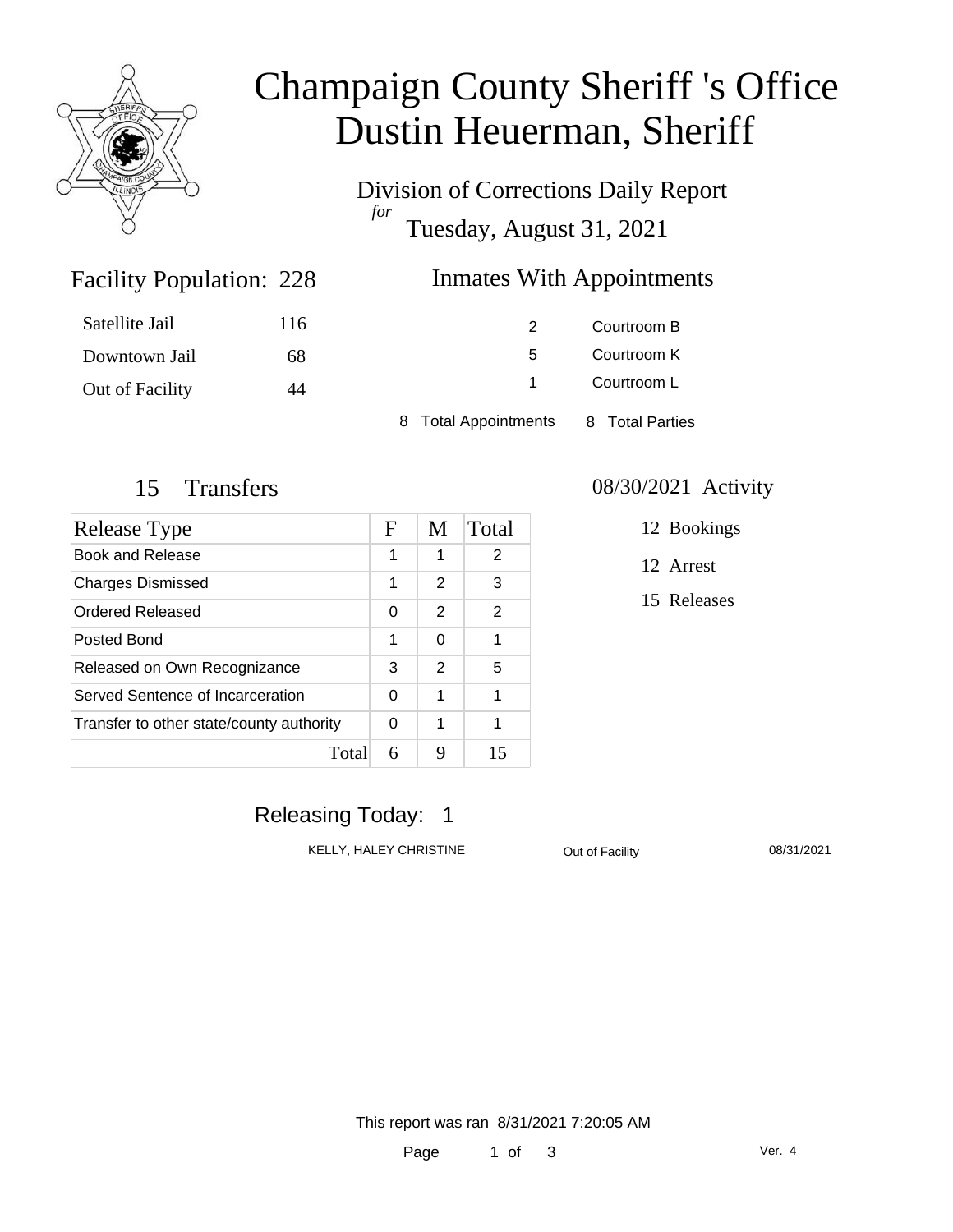

# Champaign County Sheriff 's Office Dustin Heuerman, Sheriff

Division of Corrections Daily Report *for* Tuesday, August 31, 2021

#### Custody Status Count

- Civil Sentenced CCCC 1
- Electronic Home Dentention 13
	- Felony Arraignment 8
		- Felony Other 3
	- Felony Pre-Sentence 5
		- Felony Pre-Trial 143
	- Felony Pre-Trial DUI 1
	- Felony Sentenced CCSO 8
	- Felony Sentenced IDOC 29
		- Misdemeanor Pre-Trial 2
			- Petition to Revoke 2
			- Remanded to DHS 13
				- Total 228

This report was ran 8/31/2021 7:20:05 AM